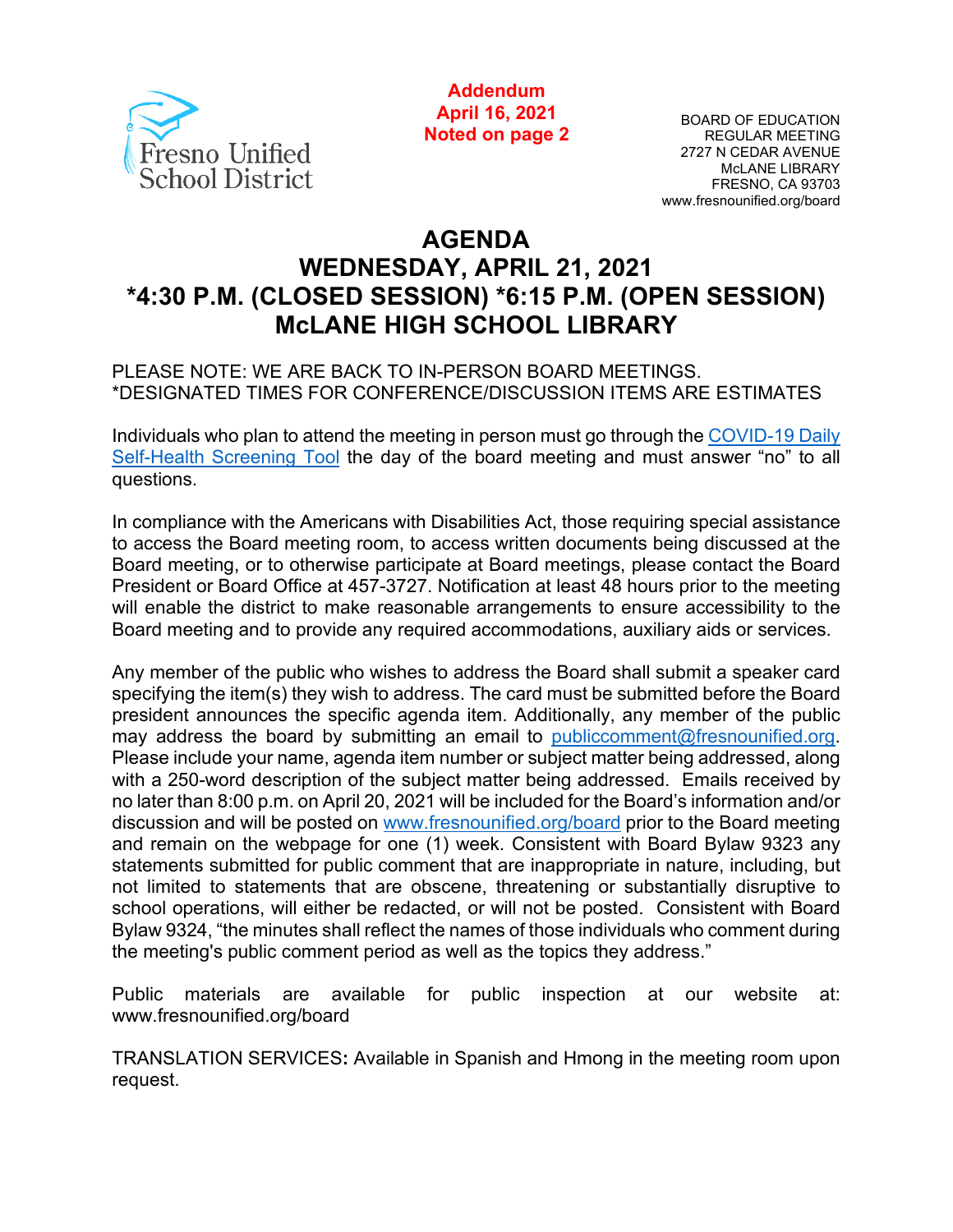#### **\*4:30 P.M**.

**CALL** Meeting to Order **OPPORTUNITY** for Public Comment on Closed Session Agenda Items **RECESS** for Closed Session to discuss the following**:**

- 1. Student Expulsions pursuant to Education Code Section 35146.
- 2. Conference with Labor Negotiator (Government Code Section 54957.6); FUSD Negotiator(s): Paul Idsvoog; Employee Organizations(s): FTA, CSEA, Chapter 125, CSEA, Chapter 143, SEIU, Local 521, FASTA/SEIU, Local 521/CTW, CLC, Fresno Unified Building & Construction Trades/FTA; International Association of Machinists and Aerospace Workers (IAMAW), Unrepresented Employees: All Management, Confidential, and Supervisory Employees.
- 3. Public Employee Discipline/Dismissal/Release/Reassignment/Resignation.
- 4. Public Employment/Appointment (Government Code Section 54957).
	- a. Assistant Superintendent
	- b. Principal
- 5. Conference with Legal Counsel Existing Litigation (Government Code Section 54956.9 (d)(1)).
	- a. Risk Management Litigation Report
- 6. Conference with Legal Counsel Anticipated/Pending/Threatened Litigation (Government Code Section 54956.9(d)(2)).
	- a. Potential Case: One (1)
- **\*6:15 P.M., RECONVENE** and report action taken during Closed Session, if any.

### **PLEDGE OF ALLEGIANCE**

A staff member will lead the flag salute.

### **HEAR Reports from Student Advisory Representatives**

An opportunity is provided to hear comments/reports from Student Advisory Representatives from Bullard High School. Contact person: Kim Mecum, telephone 457-3731.

### **HEAR Report from Superintendent**

### **BOARD/SUPERINTENDENT COMMUNICATION**

### **OPPORTUNITY for Public Comment on Consent Agenda Items**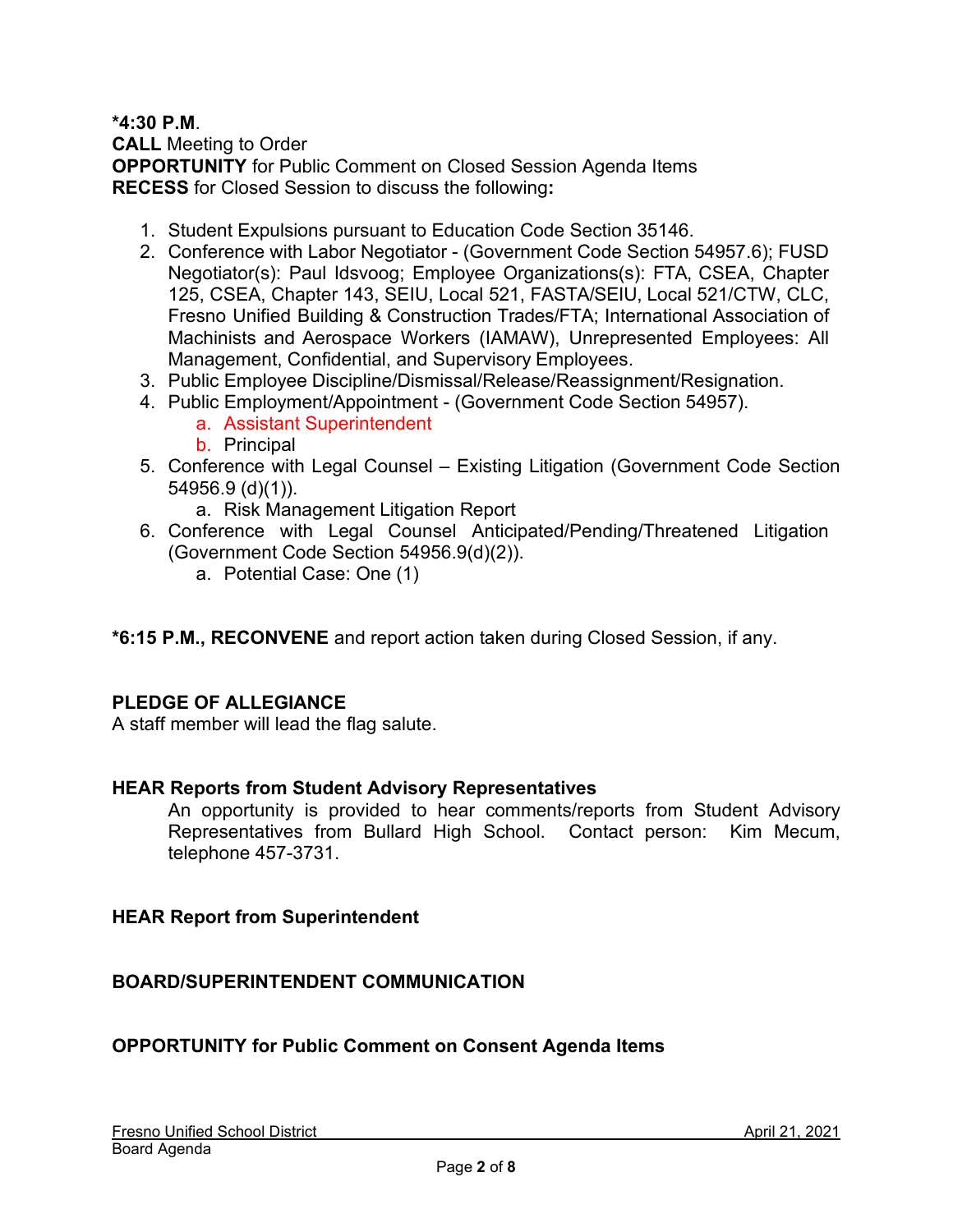**ALL CONSENT AGENDA** items are considered routine by the Board of Education and will be enacted by one motion. There will be no separate discussion of items unless a Board member so requests, in which event, the item(s) will be considered following approval of the Consent Agenda.

## **A. CONSENT AGENDA**

#### **A-1, APPROVE Personnel List**

Included in the Board binders is the Personnel List, Appendix A, as submitted. The Superintendent recommends approval. Fiscal impact: There is no fiscal impact to the district at this time. Contact person: Paul Idsvoog, telephone 457-3548.

#### **A-2, ADOPT Findings of Fact and Recommendations of District Administrative Board**

The Board of Education received and considered the Findings of Fact and Recommendations of District Administrative Panels resulting from hearings on expulsion and readmittance cases conducted during the period since the April 07, 2021 Regular Board Meeting. The Superintendent recommends adoption. Fiscal impact: There is no fiscal impact to the district at this time. Contact person: Kim Mecum, telephone 457-3731.

#### **A-3, APPROVE Minutes from Prior Meeting**

Included in the Board binders are the draft minutes for the March 17, 2021 Regular Board Meeting. The Superintendent recommends approval. Fiscal impact: There is no fiscal impact to the district at this time. Contact person: Robert G. Nelson, telephone 457-3884.

#### **A-4, ADOPT Resolution Proclaiming May 6 – 10, 2021 Teacher and Substitute Teacher Appreciation Week**

Included in the Board binders is a resolution proclaiming May  $6 - 10$ , 2021 as Teacher/ Substitute Teacher Appreciation Week. Fresno Unified teachers and substitute teachers work collaboratively with the Board of Education, Superintendent, administrators and staff in support of increasing student achievement and preparing career ready graduates. The Superintendent recommends adoption. Fiscal impact: There is no fiscal impact to the district at this time. Contact person: Paul Idsvoog, telephone 457-3548.

#### **A-5, ADOPT Variable Term Waiver for Career Technical Education Credential Holders**

Included in the Board binders is a Variable Term Waiver for Career Technical Education (CTE) credential holders. The Commission on Teacher Credentialing has stated the preliminary CTE holders be issued a Variable Term Waiver for the English Learner Authorization until the CTE program is completed. The Superintendent recommends adoption. Fiscal impact: There is no fiscal impact to the district at this time. Contact person: Paul Idsvoog, telephone 457-3548.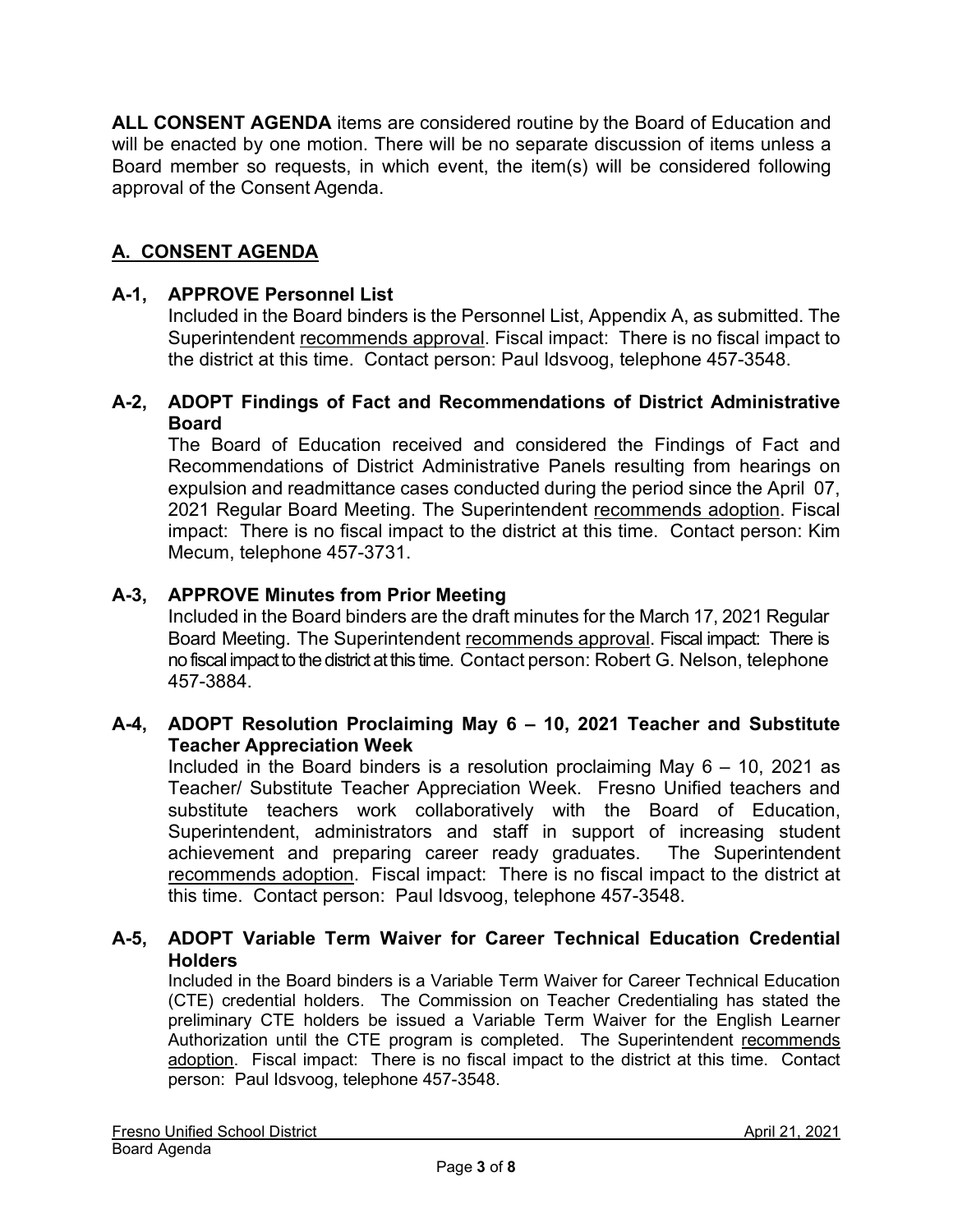### **A. CONSENT AGENDA – continued**

### **A-6, APPROVE Budget Revision No. 4 for Fiscal Year 2020/21**

Included in the Board binders is Budget Revision No. 4 for fiscal year 2020/21. Periodic updates to the district's budget are presented to the Board of Education for approval. Budget Revision No. 4 includes adjustments for updated information and necessary adjustments to support the acceptance of various grant awards. The Superintendent recommends approval. Fiscal impact: As a result, the Unrestricted General Fund Reserve for Economic Uncertainties is estimated at approximately \$106.8 million at June 30, 2021. Contact person: Santino Danisi, telephone 457-6226.

#### **A-7, APPROVE Award of Bid 21-35, Jackson Elementary Multipurpose Building Reconstruction**

Included in the Board binders is information on Bid 21-35, for demolition of the existing multipurpose building (cafeteria) built in 1950 at Jackson Elementary School, and construction of a new facility. The new multipurpose building will include cafeteria and kitchen spaces, air conditioning, student restrooms, partitions for music classes and instrument storage on the stage, and five support space offices. Staff recommends award to the lowest responsive, responsible bidder: BVI Construction, Inc. (Fresno, California) \$3,203,500. The Superintendent recommends approval. Fiscal impact: Sufficient funding in the amount of \$3,203,500 is available in the Measure X Fund. Contact person: Karin Temple, telephone 457-3134.

#### **A-8, APPROVE Graduation Agreements for the Class of 2020 and 2021**

As part of the district's commitment to preparing College and Career Ready Graduates, included in the Board binders are three Independent Contractor Services Agreements and tentative schedules for the Class of 2020 and 2021 graduation ceremonies. Agreements include facilities, health safety, security, audio-visual services, staging, parking, additional seating, and photography to host graduation ceremonies for all Fresno Unified graduates from the Class of 2020 and the Class of 2021. Ceremonies will be held May 24, 2021, June 01 - 04, 2021, and June 07 - 10, 2021. The Superintendent recommends approval. Fiscal impact: Sufficient funds in the amount of \$234,191 are available in the Goal 2 budget. Contact person: Kim Mecum, telephone 457-3731.

#### **A-9, RATIFY Grant Application to the Learning Communities for School Success Program**

Ratification is requested for a grant application to the California Department of Education for the Learning Communities for School Success Program (LCSPP). The goals of the LCSSP are to support evidence-based practices designed to keep the most vulnerable pupils in school. Funding from the LCSSP will be used to expand and enhance Tier II and Tier III supports for students in need of targeted behavior, attendance, and social emotional interventions as part of the district's Multi-tiered System of Support framework. The Superintendent recommends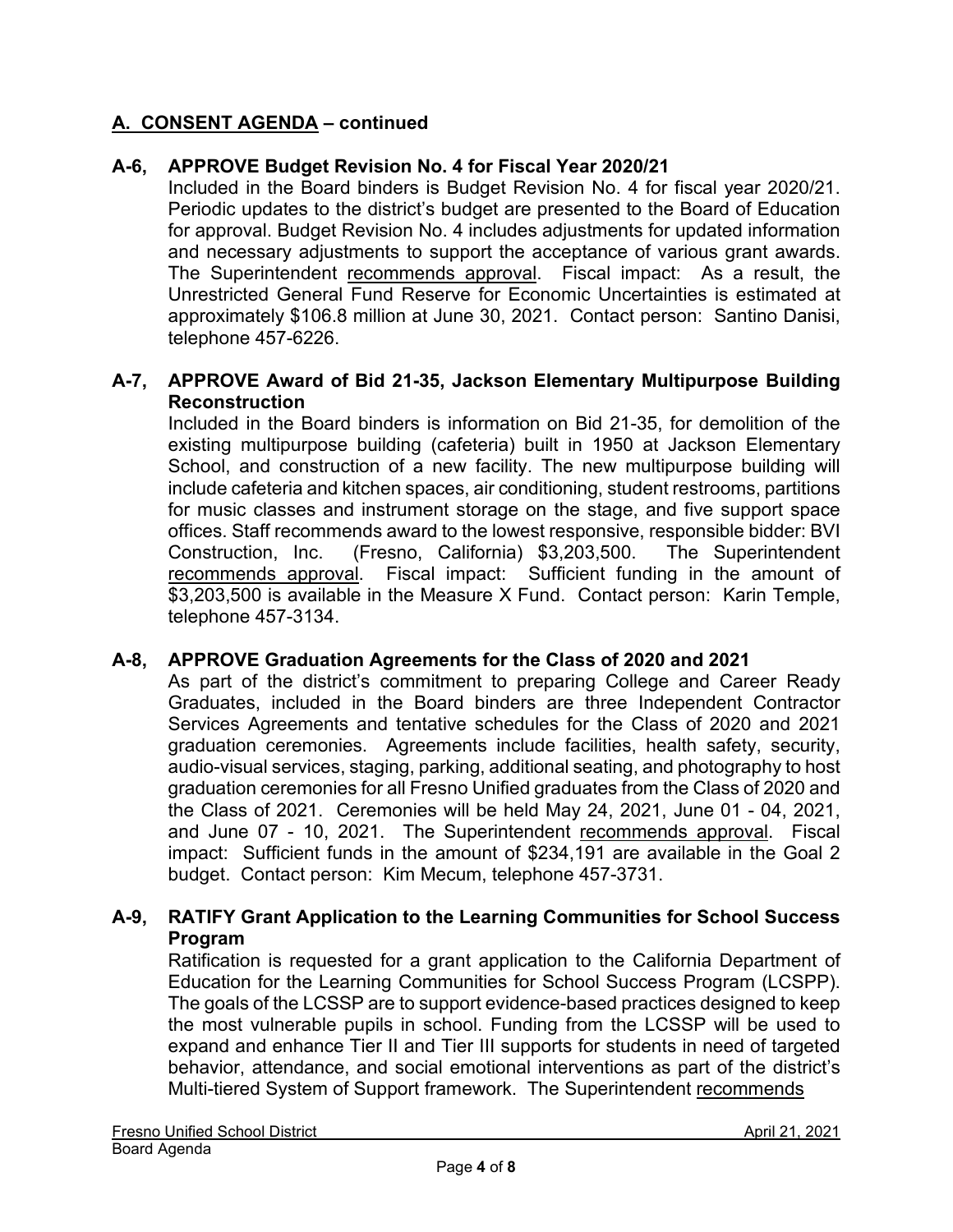### **A. CONSENT AGENDA – continued**

ratification. Fiscal impact: Grant requests \$2,000,000 for the three-year project duration. Contact person: Kim Mecum, telephone 457-3731.

#### **A-10, RATIFY Change Orders for the Projects Listed Below**

Included in the Board binders is information on Change Orders for the following projects:

| Bid 20-20, McLane High Library Modernization<br>Change Order 6 presented for ratification             | \$. | 19.595  |
|-------------------------------------------------------------------------------------------------------|-----|---------|
| Bid 20-30, Roosevelt High School Cafeteria Modernization<br>Change Order 4 presented for ratification | \$. | 152,621 |
| Bid 20-49, Juan Felipe Herrera New Elementary School<br>Change Order 2 presented for ratification     | S   | 123,740 |

The Superintendent recommends ratification. Fiscal impact: Sufficient Funds in the amount of \$295,956 are available in the Measure X Fund for Bids 20-20, 20- 30 and 20-49. Contact person: Karin Temple, telephone 457-3134.

#### **A-11, RATIFY the Filing of Notices of Completion**

Included in the Board binders are Notices of Completion for the following projects, which have been completed according to plans and specifications.

- Bid 20-20, McLane High Library Modernization
- Bid 21-08, Sunnyside High School Stadium Turf Installation

The Superintendent recommends ratification. Fiscal impact: Retention funds are released in accordance with contract terms and California statutes. Contact person: Karin Temple, telephone 457-3134.

### **END OF CONSENT AGENDA (ROLL CALL VOTE)**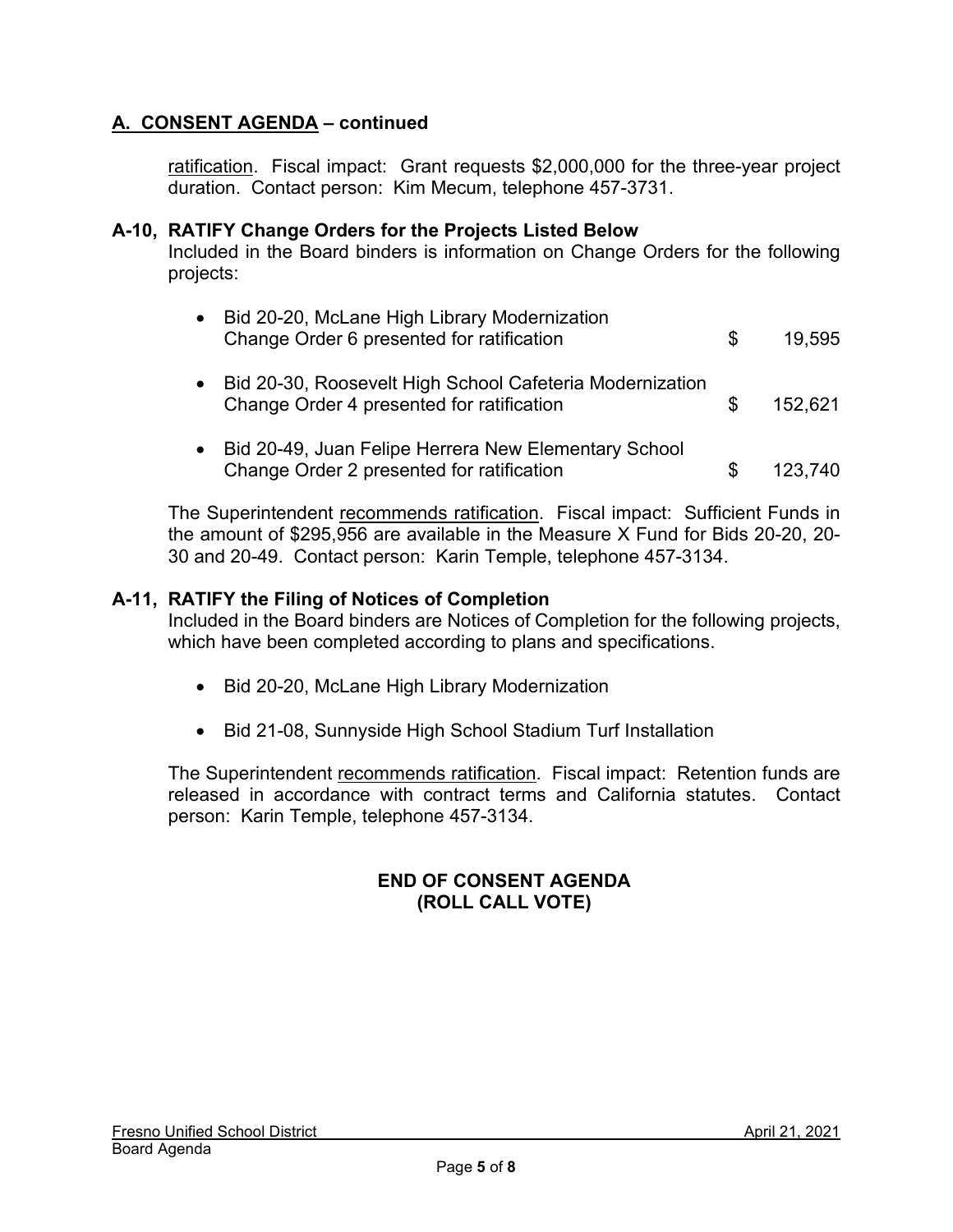## **UNSCHEDULED ORAL COMMUNICATIONS**

Individuals who wish to address the Board on topics within the Board's subject matter jurisdiction, but **not** listed on this agenda may do so at this time. If you wish to address the Board on a specific item that is listed on the agenda, you should do so when that specific item is called or by submitting an email to [publiccomment@fresnounified.org.](mailto:publiccomment@fresnounified.org) Please include your name, agenda item number or subject matter being addressed, along with a 250-word description of the subject matter being addressed. Emails received by no later than 8:00 p.m. on April 20, 2021 will be included for the Board's information and/or discussion and will be posted on [www.fresnounified.org/board](http://www.fresnounified.org/board) prior to the board meeting and remain on the webpage for one (1) week.

While time limitations are at the discretion of the Board President, generally members of the public will be limited to a maximum of three (3) minutes per speaker for a total of thirty (30) minutes of public comment as designated on this agenda. Any individual who has not had an opportunity to address the Board during this initial thirty (30) minute period may do so at the end of the meeting after the Board has addressed all remaining items on this agenda. Without taking action and only as expressly permitted by Board Bylaw 9323, Board members may ask questions, make brief announcements, or provide a brief response to statements presented by the public about topics raised in unscheduled oral communications. Board members must be recognized by the President in order to speak and will generally be limited to no more than one (1) minute each for this purpose. The Board President shall have the discretion to further limit Board members' opportunity to speak on topics raised in unscheduled oral communications to ensure the orderly and efficient conduct of district business.

Members of the public with questions on school district issues may submit them in writing. The Board will automatically refer to the Superintendent any formal requests that are brought before them at this time. The appropriate staff member will furnish answers to questions.

## **B. CONFERENCE/DISCUSSION AGENDA**

## **\*7:15 P.M.**

**B-12, OPPORTUNITY for PUBLIC DISCLOSURE and RATIFICATION of the 2019- 2022 Negotiated Collective Bargaining Agreement between Fresno Unified School District and International Association of Machinists and Aerospace Workers**

In accordance with Government Code 3547.5, all major provisions of collective bargaining agreements are to be presented at a public meeting of the public-school employer before the employer enters into written agreement with an exclusive representative. Included in the Board binders is a copy of the Tentative Agreement between Fresno Unified School District and International Association of Machinists and Aerospace Workers. The Superintendent recommends ratification. Fiscal impact: The estimated cost is included in the disclosure agreement. Contact person: Paul Idsvoog, telephone 457-3548.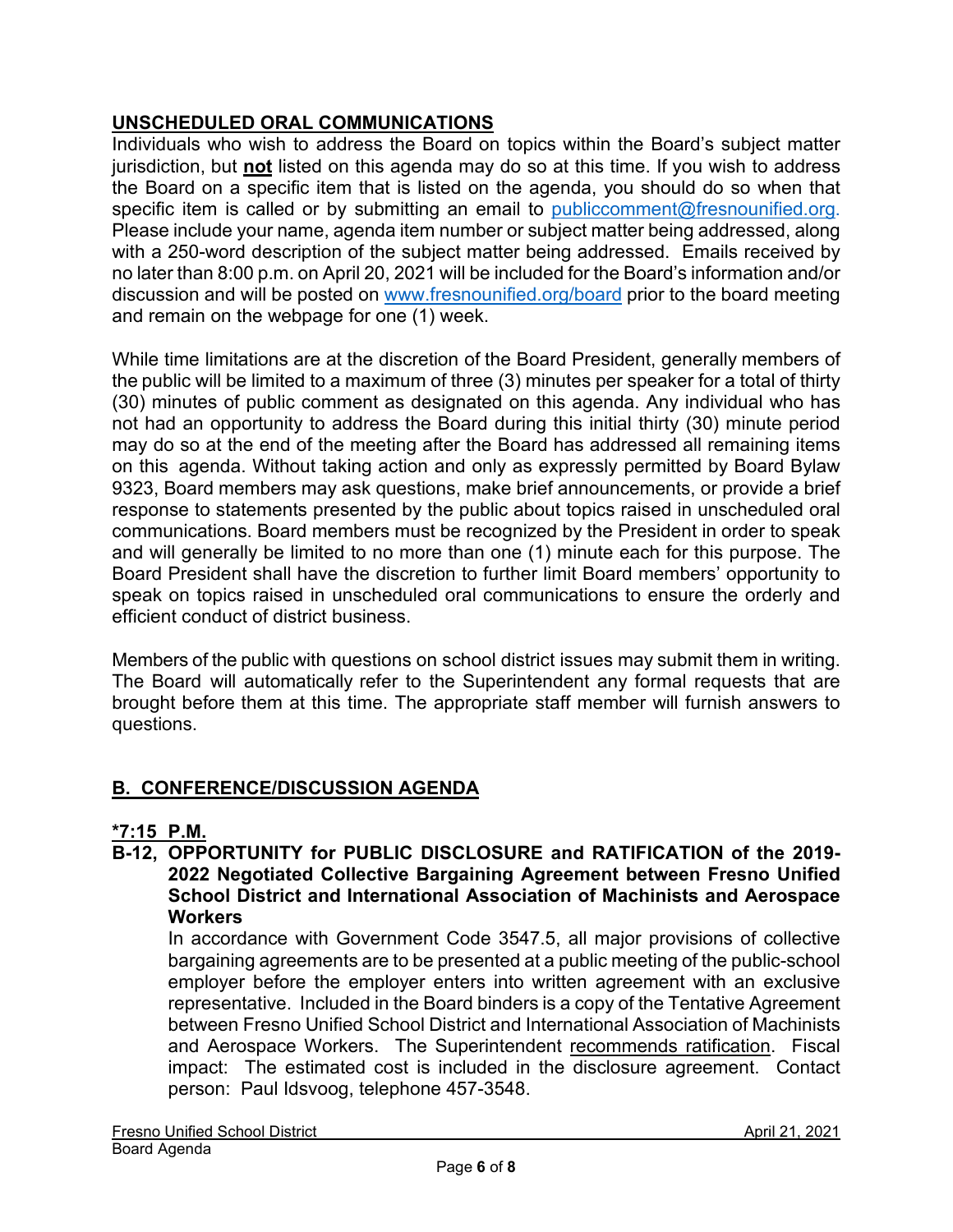### **B. CONFERENCE/DISCUSSION AGENDA – continued**

### **\*7:20 P.M.**

#### **B-13, PRESENT and DISCUSS Student Voice Collaborative for the 2020/21 School Year**

The Superintendent and Student Voice Collaborative will provide an update regarding their progress around the concerns that were discussed collectively during the February 10, 2021 meeting with Superintendent Dr. Robert G. Nelson, as well as with the Board of Trustees on February 17, 2021. In addition, a summary of the meeting held on April 14, 2021 with Superintendent Dr. Robert G. Nelson will be provided. Fiscal impact: There is no fiscal impact to the district at this time. Contact person: Lindsay Sanders, telephone 457-3471.

### **\*7:45 P.M.**

**B-14, PRESENT and DISCUSS Introduction to Attendance Boundary Adjustments** Staff will present an introduction to the evaluation and development of recommendations for potential school attendance boundary adjustments. Topics include the relationship of school boundaries to feeder progression, objectives and considerations in the development of boundary adjustment recommendations, boundary adjustments implemented since 2013/14, concerns and challenges from past boundary adjustment recommendation processes, and the targeted timeline for future boundary creation/adjustment recommendations. This is an informational presentation only; no boundary adjustments are recommended at this time. Fiscal impact: There is no fiscal impact to the district at this time. Contact person: Karin Temple, telephone 457-3134.

### **\*8:15 P.M.**

### **B-15, PRESENT and DISCUSS the 2021/22 Strategic Budget Development**

The Board of Education has discussed the Governor's Proposed Budget and the potential impacts on Fresno Unified, as well as the strategic budget development process, at the following Board of Education meetings:

| •January 20, 2021  | $\cdot$ February 17, 2021 | •March 17, 2021 |
|--------------------|---------------------------|-----------------|
| •February 03, 2021 | •March 10, 2021           | •April 07, 2021 |

On April 21, 2021, staff and the Board will continue budget development discussions. Fiscal impact: Not available at this time. Contact person: Santino Danisi, telephone 457-6226.